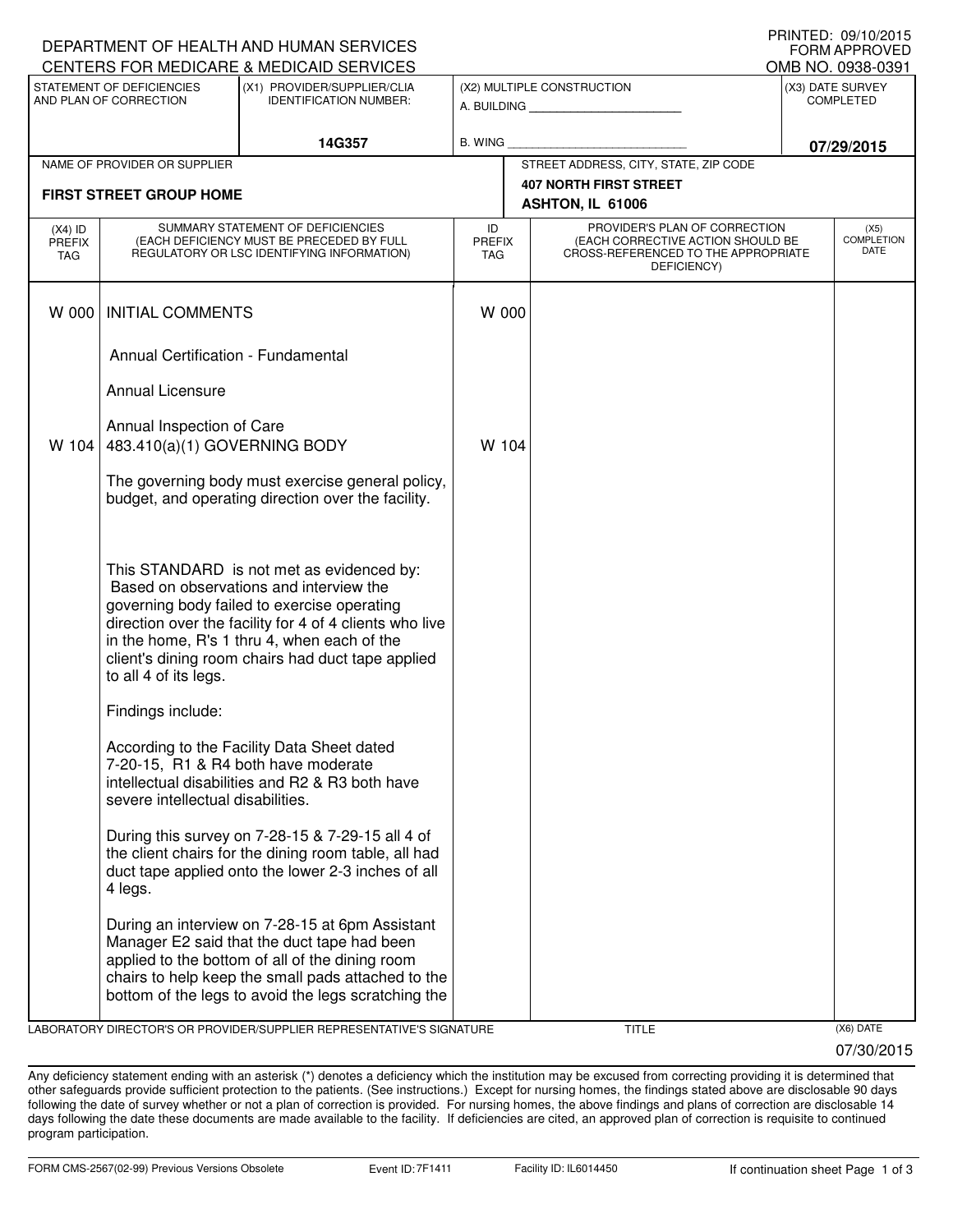| DEPARTMENT OF HEALTH AND HUMAN SERVICES                                                              | FRINTED. 09/10/2013<br><b>FORM APPROVED</b>                                                                                                                                                                                                                         |                                                                                                                                                                                                                                                   |                                   |                                                   |                                                                                                                                                               |                                       |  |  |
|------------------------------------------------------------------------------------------------------|---------------------------------------------------------------------------------------------------------------------------------------------------------------------------------------------------------------------------------------------------------------------|---------------------------------------------------------------------------------------------------------------------------------------------------------------------------------------------------------------------------------------------------|-----------------------------------|---------------------------------------------------|---------------------------------------------------------------------------------------------------------------------------------------------------------------|---------------------------------------|--|--|
| CENTERS FOR MEDICARE & MEDICAID SERVICES<br>STATEMENT OF DEFICIENCIES<br>(X1) PROVIDER/SUPPLIER/CLIA |                                                                                                                                                                                                                                                                     |                                                                                                                                                                                                                                                   | (X2) MULTIPLE CONSTRUCTION        |                                                   |                                                                                                                                                               | OMB NO. 0938-0391<br>(X3) DATE SURVEY |  |  |
| AND PLAN OF CORRECTION                                                                               |                                                                                                                                                                                                                                                                     | <b>IDENTIFICATION NUMBER:</b>                                                                                                                                                                                                                     |                                   |                                                   | A. BUILDING                                                                                                                                                   | <b>COMPLETED</b>                      |  |  |
|                                                                                                      |                                                                                                                                                                                                                                                                     | 14G357                                                                                                                                                                                                                                            | <b>B. WING</b>                    |                                                   |                                                                                                                                                               | 07/29/2015                            |  |  |
|                                                                                                      | NAME OF PROVIDER OR SUPPLIER                                                                                                                                                                                                                                        |                                                                                                                                                                                                                                                   |                                   |                                                   | STREET ADDRESS, CITY, STATE, ZIP CODE                                                                                                                         |                                       |  |  |
|                                                                                                      | <b>FIRST STREET GROUP HOME</b>                                                                                                                                                                                                                                      |                                                                                                                                                                                                                                                   |                                   | <b>407 NORTH FIRST STREET</b><br>ASHTON, IL 61006 |                                                                                                                                                               |                                       |  |  |
| $(X4)$ ID<br><b>PREFIX</b><br>TAG                                                                    | SUMMARY STATEMENT OF DEFICIENCIES<br>(EACH DEFICIENCY MUST BE PRECEDED BY FULL<br>REGULATORY OR LSC IDENTIFYING INFORMATION)                                                                                                                                        |                                                                                                                                                                                                                                                   | ID<br><b>PREFIX</b><br><b>TAG</b> |                                                   | PROVIDER'S PLAN OF CORRECTION<br>(X5)<br><b>COMPLETION</b><br>(EACH CORRECTIVE ACTION SHOULD BE<br>DATE<br>CROSS-REFERENCED TO THE APPROPRIATE<br>DEFICIENCY) |                                       |  |  |
| W 104                                                                                                | Continued From page 1                                                                                                                                                                                                                                               |                                                                                                                                                                                                                                                   | W 104                             |                                                   |                                                                                                                                                               |                                       |  |  |
| W 369                                                                                                | floors.<br>483.460(k)(2) DRUG ADMINISTRATION                                                                                                                                                                                                                        |                                                                                                                                                                                                                                                   | W 369                             |                                                   |                                                                                                                                                               |                                       |  |  |
|                                                                                                      | The system for drug administration must assure<br>that all drugs, including those that are<br>self-administered, are administered without error.                                                                                                                    |                                                                                                                                                                                                                                                   |                                   |                                                   |                                                                                                                                                               |                                       |  |  |
|                                                                                                      | This STANDARD is not met as evidenced by:<br>Based on observations, interview and record<br>review the facility failed to ensure that all drugs<br>were administered without error for 1 of 2 sample<br>clients, (R1), and 1 client outside the sample,<br>$(R4)$ . |                                                                                                                                                                                                                                                   |                                   |                                                   |                                                                                                                                                               |                                       |  |  |
|                                                                                                      | Findings include:                                                                                                                                                                                                                                                   |                                                                                                                                                                                                                                                   |                                   |                                                   |                                                                                                                                                               |                                       |  |  |
|                                                                                                      | intellectual disabilities.                                                                                                                                                                                                                                          | According to the Facility Data Sheet dated<br>7-20-15, R1 & R4 both have moderate                                                                                                                                                                 |                                   |                                                   |                                                                                                                                                               |                                       |  |  |
|                                                                                                      | their supper.                                                                                                                                                                                                                                                       | During afternoon medication, (med), pass, R1 &<br>R4 both received meds. At 5:07pm R1 received<br>Calcium with water. At 5:13pm R4 took Creon<br>with water. Neither R1 or R4 received food along<br>with their meds. At 5:25pm they began to eat |                                   |                                                   |                                                                                                                                                               |                                       |  |  |
|                                                                                                      | with meals.                                                                                                                                                                                                                                                         | During a review of Physician Order Sheets,<br>(POS), for R1 dated 6-1-15, it states that R1<br>should receive Calcium 2 times a day with meals.<br>The POS for R4 dated 7-1-15 notes that R4<br>should get Creon 2 capsules three times per day   |                                   |                                                   |                                                                                                                                                               |                                       |  |  |
|                                                                                                      |                                                                                                                                                                                                                                                                     | During an interview on 7-28-15 at 6pm, Assistant<br>Manager E2 said that the reason they gave the<br>meds closer to meal times was so that the clients                                                                                            |                                   |                                                   |                                                                                                                                                               |                                       |  |  |

FORM CMS-2567(02-99) Previous Versions Obsolete **7able Event ID: 7F1411** Facility ID: IL6014450 If continuation sheet Page 2 of 3

PRINTED: 09/10/2015